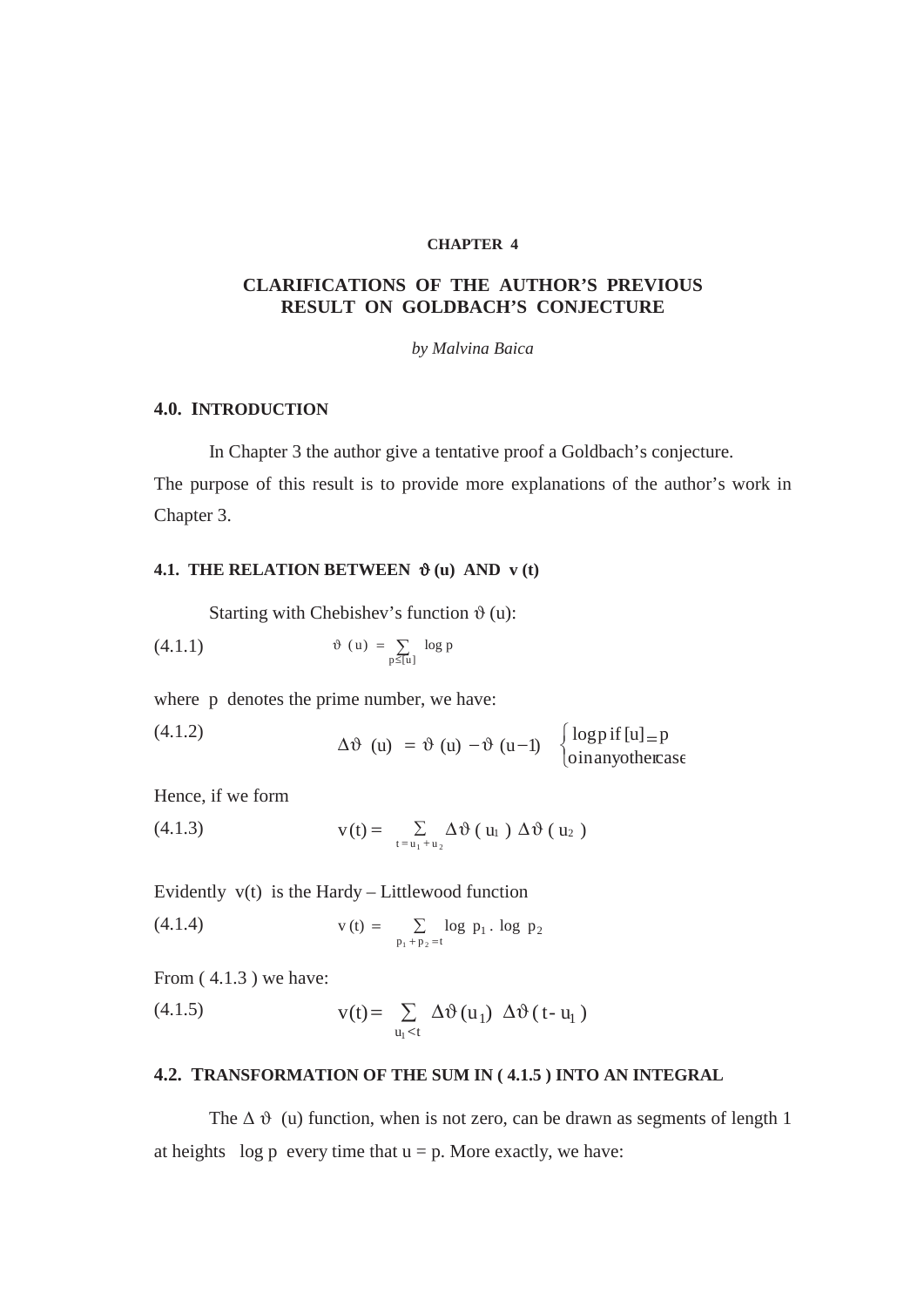$$
(4.2.1) \qquad \Delta \vartheta(\mathbf{u}) = \log \mathbf{p}
$$

Whenever  $p \le u < p + 1$  (otherwise it is zero). This is shown as shaded bars in fig. 4.2.1:



The graph of  $\vartheta$  (t-u) is obtained from that of  $\vartheta$  (u) by rotating the graph about the axis  $u = t / 2$ . In fig. 4.2.2 and 4.2.3 are shown the cases of

 $y = \vartheta (12 - u) - \vartheta (12 - u - 1)$  and  $y = \vartheta (10 - u) - \vartheta (10 - u - 1)$ .

 $\vartheta$  (u + 1) –  $\vartheta$  (u)



Fig. 4.2.2

 $\vartheta(12-u) - \vartheta(12-u-1)$ 



Fig. 4.2.3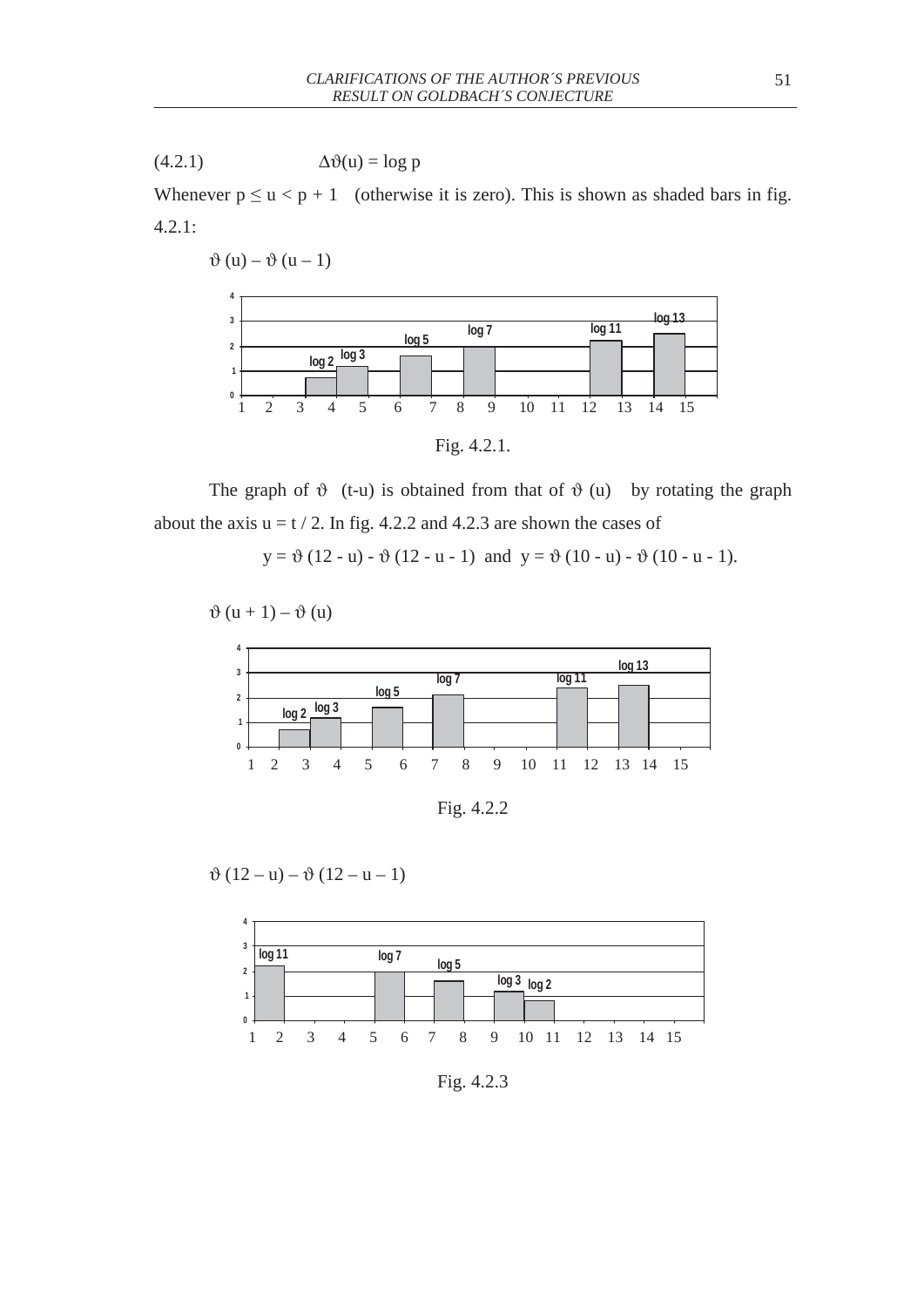Hence the graph of  $\vartheta$  (u) -  $\vartheta$  (u - 1) consists of unitary bars at the right of u = p, and that of  $\vartheta$  (t - u) -  $\vartheta$  (t - u - 1) consists of unitary bars at the left of u = p. If we form now the product

$$
(4.2.2) \qquad \qquad \{ \vartheta \text{ (u) - } \vartheta \text{ (u -1)} \} \{ \vartheta \text{ (t -u) - } \vartheta \text{ (t -u -1)} \}
$$

It is zero everywhere, except at the points where  $u = p_1$  t –  $u = p_2$ , where it has the value

 $log p_1$ .  $log p_2$ 

It is evident from the graph that if we wish to obtain this value as an area, we must displace the graph of  $\Delta \vartheta$  (u) to the left in one unity, because then: (4.2.3)

$$
\int_{p-1}^{p} {\{\vartheta(u+1) - \vartheta(u)\}\{\vartheta(t-u) - \vartheta(t-u-1)\} = \text{log } p \cdot \log (t-p)}
$$

(The shaded areas of log  $p_1$  and log  $p_2$  multiply between themselves). This is shown in fig. 4.2.4 and 4.2.5. The integrand in (4.2.3) vanishes if  $u < 0$  or  $u > t$ 

$$
\vartheta(10-u) - \vartheta(10-u-1)
$$



Fig. 4.2.4

$$
\{\vartheta(u+1) - \vartheta(u)\}\{\vartheta(12-u) - \vartheta(12-u-1)\}\
$$

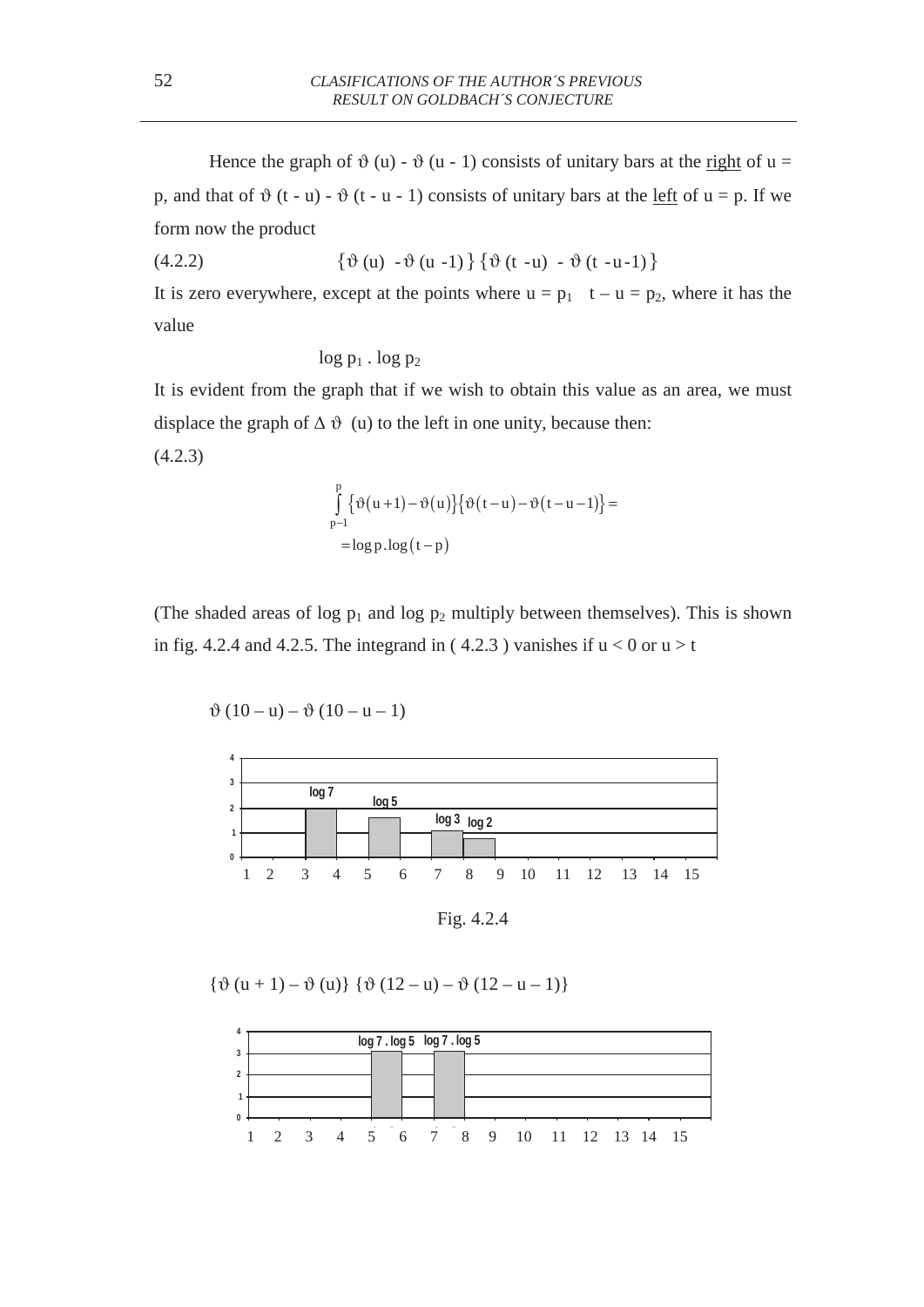### Fig. 4.2.5

Hence, we have that

(4.2.4) 
$$
v(t) = \int_{0}^{t} \Delta \vartheta (u + 1) \Delta \vartheta (t - u) du
$$

This is nothing but the convolution of the two functions that appear at right.

Consequently, if we take the Laplace transform of both sides we obtain, by known rules:

(4.2.5)

$$
L\left\{ v(t)\right\} = L\left\{ \Delta \vartheta \left( u+1\right) \right\} . L\left\{ \Delta \vartheta \left( u\right) \right\}
$$

By the second shift property of the Laplace transform we have:

$$
L \{\Delta \vartheta (u + 1)\} = e^s \ L \{\Delta \vartheta (u) \}
$$

So that ( 4.2.5 ) transforms to

(4.2.6) 
$$
L\{v(t)\} = e^s L^2 \{\Delta \vartheta(u)\}
$$

Or also:

(4.2.7) 
$$
L\{v(t-1)\} = L^2 \{\Delta \vartheta(u)\}
$$

This will be used in § 11 later.

### **4.3. THE EVALUATION OF L {** $\Delta \vartheta$  **(u)}**

From the definition of the Laplace transform we deduce:

(4.3.1) 
$$
L \{ \vartheta (u) \} = \frac{1}{s} \sum_{p} \log p \cdot e^{-ps}
$$

From here follows that

(4.3.2) 
$$
L \{\Delta \vartheta (u) \} = \frac{1 - e^{-s}}{s} \sum_{p} \log p \cdot e^{-ps}
$$

(p: prime numbers) on account of ( 4.1.2 )

By ref. [25], theorem 248 p. 212, we have:

(4.3.3) 
$$
F(x) = \sum \log p.x^{p} = \sum_{q=1}^{\lfloor \sqrt{n} \rfloor} \sum_{h=1}^{q} \frac{\mu(q) e^{2 \pi i h/q}}{\phi(q) (x - e^{2 \pi i h/q})} + A n^{\vartheta + 1/4 + \varepsilon}
$$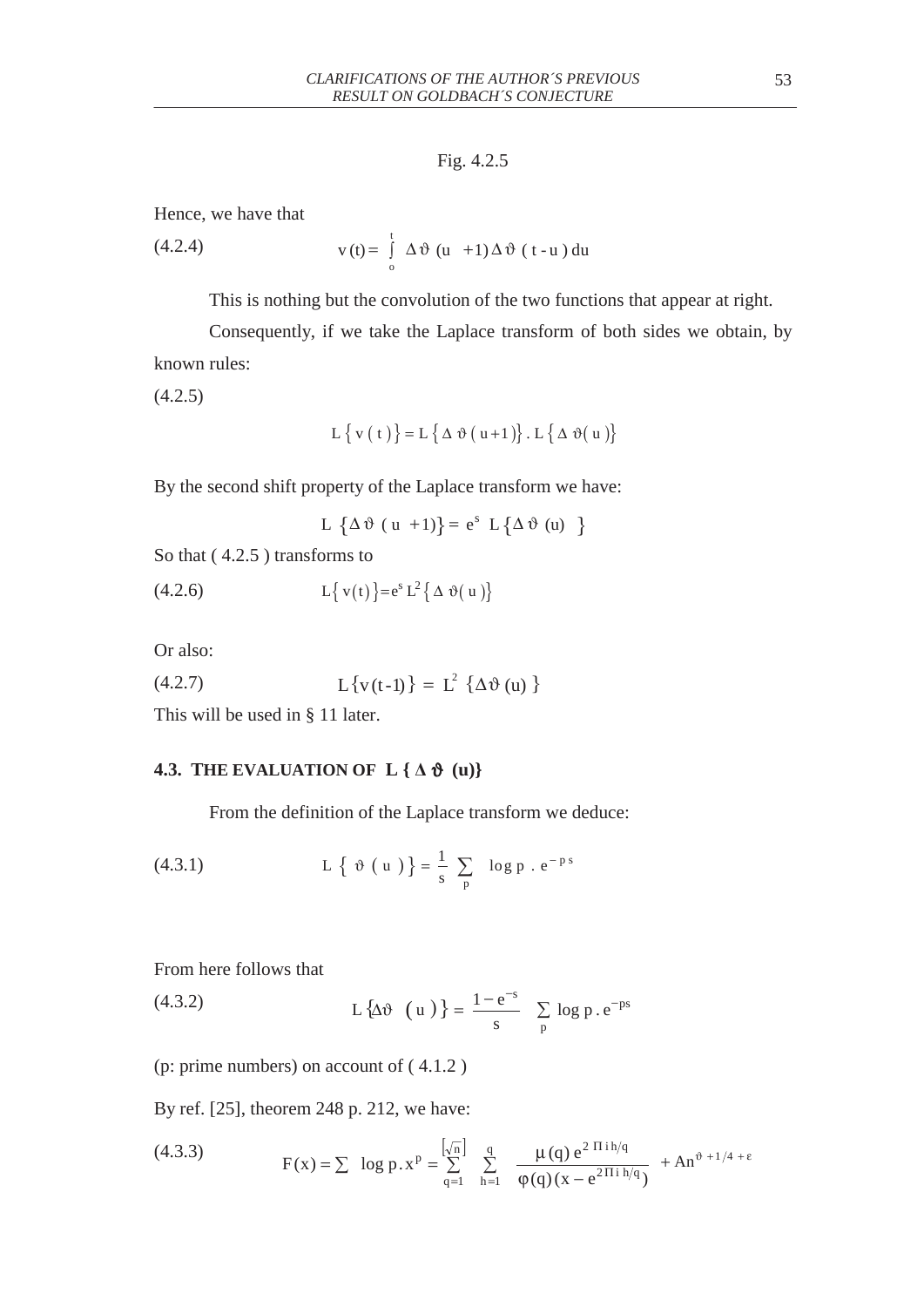$(h, q) = 1.$ 

As a consequence of this we have that

(4.3.4) 
$$
F(s) = \sum \log p \cdot e^{-ps} = \sum_{q=1}^{\sqrt{n}} \sum_{h=1}^{q} \frac{\mu(q)}{\varphi(q)(s + 2\pi i h/q)} + An^{\vartheta + 1/4 + \varepsilon}
$$

(see ref. [35] for a detailed calculation).

This formula is unconditional, and  $\vartheta$  denotes the upper bound of the real part of the imaginary zeros of the L – series involved. (Here Re (s) =  $\sigma$  = 1/n: but this restriction does not affect our further reasoning).

Let us analyze formula  $(4.3.4)$ . The function F  $(s)$  has a double infinitude of poles on the line  $\sigma = 0$ , whenever  $s = -2 \pi i h/q$  where  $1 \le h \le q$  and  $1 \le q \le \infty$ . They form a natural boundary, and the series at right of (4.4) describes the influence of the poles with  $q \leq \lceil \sqrt{n} \rceil$ , while the other term at right accounts for the influence of the poles with  $q > \lceil \sqrt{n} \rceil$ .

It is evident that the better is the knowledge we have about the zeros of the Lseries, the smaller is the remainder term in (4.3.4). According with Chapter 3 of this book, Section 1.8 we can adopt  $\vartheta = \frac{1}{2}$ .

### **4.4. THE USE OF (4.3.4)**

Replacement of ( 4.3.4 ) in ( 4.3.2 ), and of ( 4.3.2 ) in ( 4.2.6 ) yields:

(4.4.1) 
$$
L\{v(t)\} = e^{s} \left(\frac{1-e^{-s}}{s}\right)^{2} \left\{\sum_{q=1}^{\sqrt[n]{n}} \sum_{h=1}^{q} \frac{\mu(q)}{\phi(q)(s+2\pi i h/q)} + An^{0+1/4+\epsilon}\right\}^{2}
$$

or

or  
(4.4.2) 
$$
v_{m}(t-1)=\frac{v(t-1+0)+v(t-1-0)}{2}=L^{1}\left\{\left(\frac{1-e^{-s}}{s}\right)^{2}\begin{bmatrix}\sqrt{n}\end{bmatrix} \begin{matrix}q & \mu^{2}(q) \\ \frac{1}{2} & \frac{1}{2} \end{matrix}\right\} + \frac{v_{m}(t-1)e^{-\frac{1}{2}(q-\mu^{2})}}{2}
$$

$$
+\left(\frac{1\!\!-\!e^{s}}{s}\right)^{\!2}\!\!\!\!\!\!\!\!\!\!\!\!\sum\limits_{q_{1}\neq q_{2}}\sum\limits_{\mathbf{q}\in\mathbf{q}(q_{1})}\frac{\mu(q_{1})\mu(q_{2})}{\phi(q_{1})\phi(q_{2})(s\!+\!2\pi\mathrm{i}\,h_{1}/q_{1})(s\!+\!2\pi\mathrm{i}\,h_{2}/q_{2})}+\right.\\ \left.+\left(\frac{1\!\!-\!e^{s}}{s}\right)^{\!2}\sum\limits_{q=1}^{[\sqrt{n}]}\sum\limits_{h}\frac{\mu(q)\!\!\left(2An^{\vartheta+1/4\!+\!\epsilon}\right)}{\phi(q)(s\!+\!2\pi\mathrm{i}\,h/q)}\!+\!\left(\frac{1\!\!-\!e^{s}}{s}\right)^{\!2}\!An^{2\vartheta+\!\frac{2}{\ell}+2\epsilon}\right|\!\!=\!\!=\!\!
$$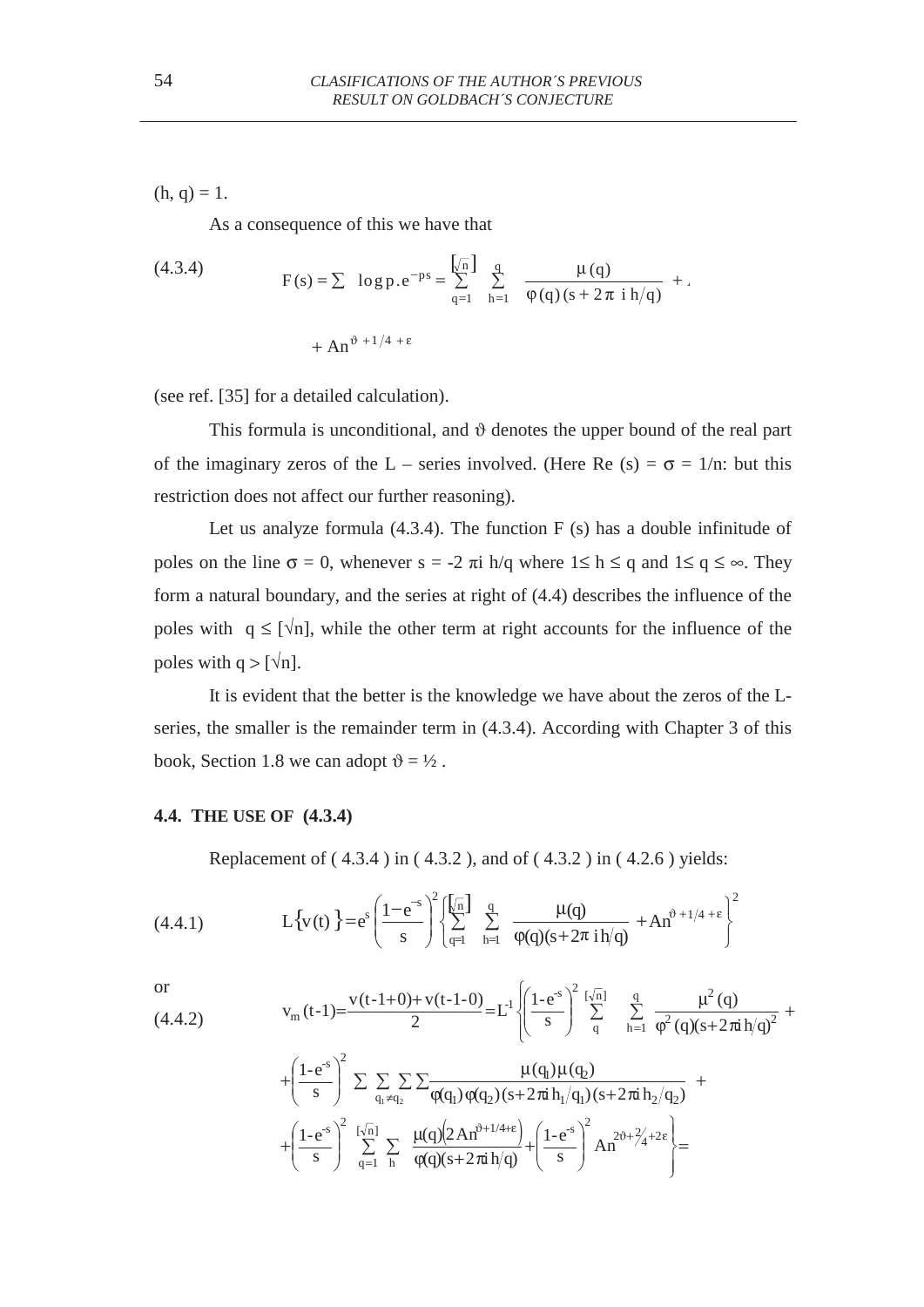(4.4.3) = L<sup>-1</sup> 
$$
\left\{ \left( \frac{1 - e^{-s}}{s} \right)^2 \{ T_1 (s) + T_2 (s) + T_3 (s) \} \right\} + T_3
$$

For reasons that will become evident in Section 4.9., we shall evaluate in first place  $L^{-1} \{T_1(s)\}\$  and  $L^{-1} \{T_2(s)\}.$ 

According to the evaluations performed in ref. [25] we can adopt for A the value

$$
(4.4.4) \qquad \qquad A = 80
$$

(This value however is not relevant for what follows)

## **4.5. THE EVALUATION OF**  $L^{-1} \{T_1(s)\}$

Appealing to tables we have:

(4.5.1) 
$$
L^{-1} \left\{ T_1(s) \right\} = L^{-1} \left\{ \sum_{q=1}^{N} \sum_{h} \frac{\mu^2(q)}{\varphi^2(q) (s + 2 \pi i h/q)^2} \right\} =
$$

$$
= \sum_{q=1}^{N} \sum_{h=q}^{q-1} \frac{\mu^2(q)}{\varphi^2(q)} e^{-2 \pi i h t/q} t = \sum_{q=1}^{N} \frac{\mu^2(q)}{\varphi^2(q)} C_q(t) . t
$$

where

$$
C_q(t) = \sum_{\substack{h=0\\(h,q)=1}}^{q-1} e^{-2\pi i h t/q}
$$

is Ramanujan's function, and  $N = [\sqrt{n}]$ 

According to Lemma 1 we have

$$
\left| \sum_{q > n} \frac{\mu^2(q)}{\phi^2(q)} C_q(t) \right| < d(t) e^{3\gamma} \frac{(\log \log n)^2}{N} \log \log t
$$

Hence in (4.5.1) we can put

(4.5.2) 
$$
L^{-1} \{T_1(s)\} = \sum_{q=1}^{\infty} \frac{\mu^2(q)}{\varphi^2(q)} C_q(t) \cdot t +
$$

$$
+ \delta_1 e^{3\gamma} d(t) \frac{(\log \log N)^2}{N} \log \log t \cdot t
$$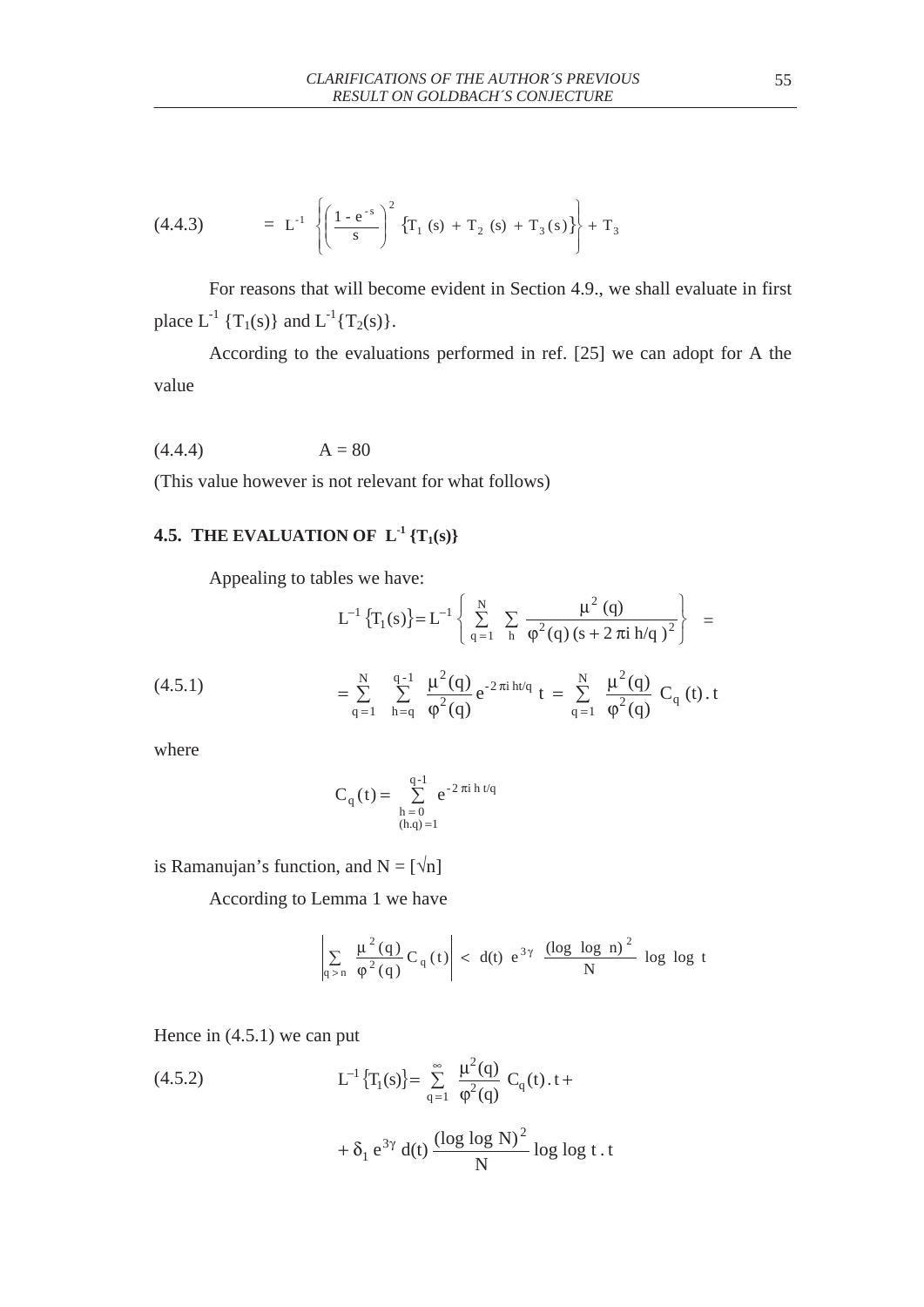Now the singular series

(4.5.3) 
$$
S(t) = \sum_{q=1}^{\infty} \frac{\mu^{2}(q)}{\varphi^{2}(q)} C_{q}(t)
$$

vanishes for odd t, and for even t can be transformed into an infinite product. (ref. [57]).

(4.5.4) 
$$
S(t) = 2\prod_{p=3}^{\infty} \left(1 - \frac{1}{(p-1)^2}\right) \prod_{p|t} \frac{p-1}{p-2} t = 1,3203 \prod_{p|t} \frac{p-1}{p-2} t = P(t) . t
$$

which puts in evidence that  $S(t)$  is a discontinuous function. We have computed thus the influence of the infinitude of double poles in ( 4.4.2 ).

# **4.6. THE EVALUATION OF**  $L^{-1} \{T_2(s)\}$

According to tables we have:

 $(4.6.1)$ 

$$
F_5(t) = L^{-1}\{T_2(s)\} = L^{-1}\left\{\sum_{q_1=1}^{N} \sum_{h_1} \sum_{q_2=2} \sum_{h_1} \frac{\mu(q_1) \mu(q_2)}{\varphi(q_1)\varphi(q_2)(s+2\pi i h_1/q_1)\pi} \cdot \frac{1}{(s+2\pi i h_2/q_2)}\right\} =
$$
  

$$
= \sum_{q_1=1}^{N} \sum_{h_1} \sum_{q_2=2}^{N} \sum_{h_2} \frac{\mu(q_1) \mu(q_2) (e^{-A_1 t} - e^{-A_2 t})}{\varphi(q_1) \varphi(q_2) A_2 - A_1}
$$

 $(A_2 = 2 \pi i h_2/q_2 , A_1 = 2 \pi i h_1/q_1)$ 

Taking into account Lemma (4.14.1), we have:

(4.6.2) 
$$
\left| L^{-1} \left\{ T_2(s) \right\} \right| = \frac{\delta_2}{4\pi} N^2 (N+1)^2
$$

We have computed thus the influence of the simple poles with  $q \le N$  multiplied by themselves.

## **4.7. THE EVALUATION OF**  $L^{-1}{T_3(s)}$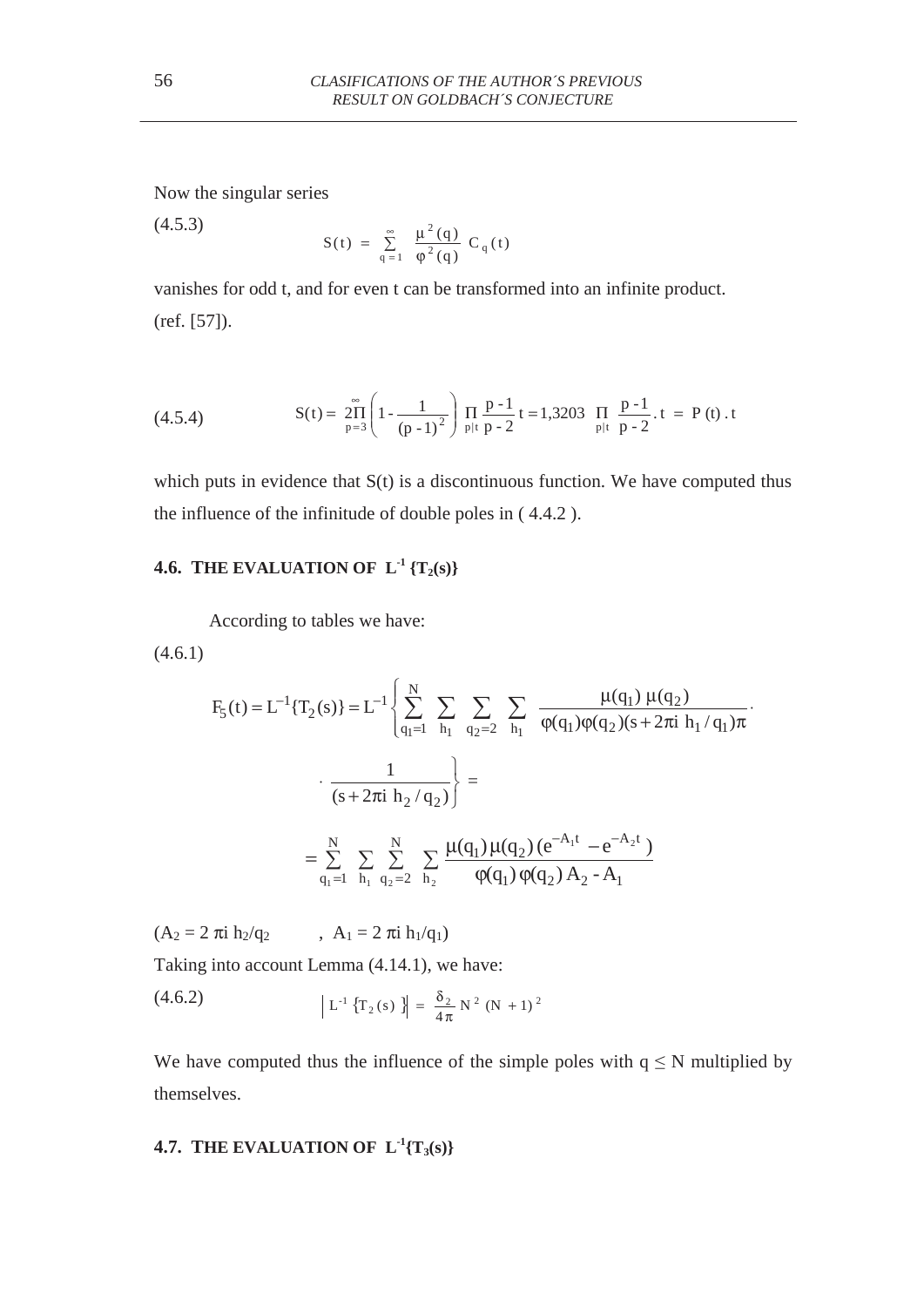We have:  
\n(4.7.1) 
$$
T_3 = An^{2\vartheta + 1/2 + 2\varepsilon} \cdot L^{-1} \left( \frac{1 - e^{-s}}{s} \right)^2
$$

According to tables (ref. [46]), we have:

(4.7.2) 
$$
F(t) = L^{1} \left( \frac{1 - e^{-s}}{s} \right)^{2} = \begin{cases} t & \text{if } 0 < t < 1 \\ 2 - t & \text{if } 1 < t < 2 \\ 0 & \text{otherwise} \end{cases}
$$

Hence:

$$
|F(t)| \le 1
$$
 for every t, and

(4.7.3) 
$$
T_3 = An^{2\vartheta + \frac{1}{2} + 2\varepsilon} = A_1 N^{4\vartheta + 1 + 4\varepsilon}
$$

with  $A_1 < A \leq 80$ .

### **4.8. RETURN TO ( 4.4.3 )**

We now evaluate

(4.8.1) 
$$
F_1(t) = L^1 \left\{ \left( \frac{1 - e^{-s}}{s} \right)^2 T_1(s) \right\}
$$

and

and  
(4.8.2) 
$$
F_2(t) = L^{-1} \left\{ \left( \frac{1 - e^{-s}}{s} \right)^2 T_2(s) \right\}
$$

## **4.9. THE EVALUATION OF**  $F_1(t)$  **IN (4.8.1)**

According to formula (4.5.2)  $F_4(t) = L^{-1} \{T_1(s)\}\$ is the sum of a dominant term  $D(t)$ :

(4.9.1) 
$$
D(t) = 1,3203 \prod_{p/t} \frac{p-1}{p-2}
$$

which we write as:

(4.9.2) 
$$
D(t) = P(t)
$$
. t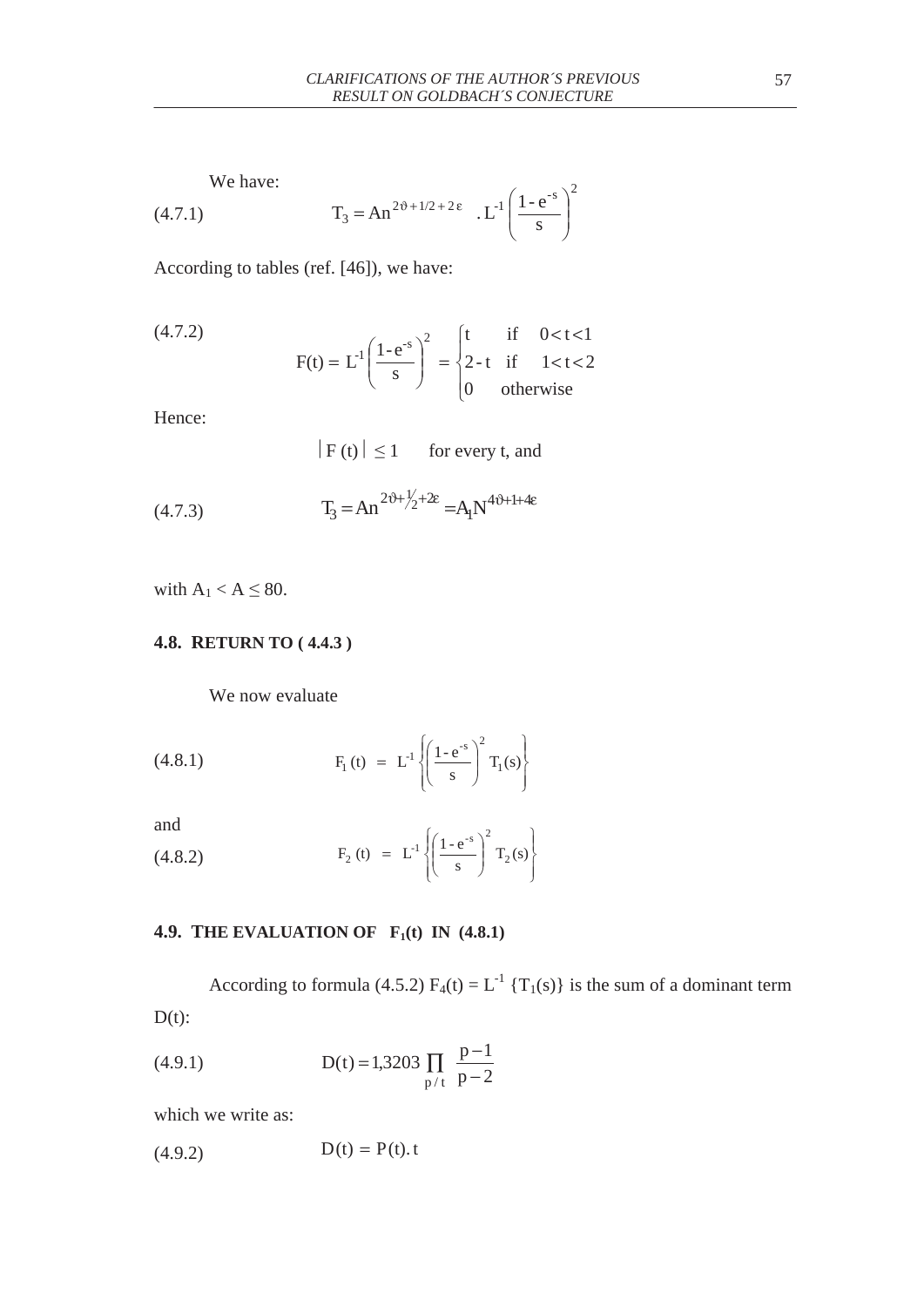where

(4.9.3) 
$$
P(t) = 1,3203 \prod_{p/t} \frac{p-1}{p-2}
$$

is a discontinuous step function of (t), plus a remainder term  $R(t)$ , given by:

(4.9.4) 
$$
R(t) = t \delta_3 e^{3\gamma} d(t) \frac{(\text{loglog} N)^2}{N} \text{ loglog} t
$$

that contains a discontinuous factor  $d(t)$ , so that

$$
(4.9.5) \tF_4(t) = D(t) + R(t)
$$

Now, the convolution theorem for the inverse Laplace transform states that if

(4.9.6) 
$$
F_3(t) = L^{-1} \{ f_3(s) \} \text{ and } F_4(t) = L^{-1} \{ f_4(s) \}
$$

then

(4.9.7) 
$$
L^{-1}\{f_3(s)f_4(s)\} = \int_0^t F_3(u)F_4(t-u)du
$$

In (4.9.6) we choose now

$$
f_3(s) = \left(\frac{1 - e^{-s}}{s}\right)^2
$$

so that F<sub>3</sub> (t) is the F (t) of ( 4.7.2 ) and,  $f_4$  (s) =  $T_1(s)$  and  $F_4$  (t) =  $L^{-1}{T_1(s)}$  is the function in  $(4.9.5)$ 

It follows that

(4.9.8)  
\n
$$
F_1(t) = L^{-1} \{f_3 \text{ (s) } f_4(s)\} = L^{-1} \left\{ \left(\frac{1 - e^{-s}}{s}\right)^2 T_1 \text{ (s)} \right\} =
$$
\n
$$
= \int_0^t F(u) F_4(t - u) du = \int_0^1 u F_4(t - u) du + \int_0^1 (2 - u) F_4(t - u) du
$$

Now:

(4.9.9) 
$$
\int_{0}^{1} u F_{4}(t-u) du = \int_{0}^{1} u (t-u) du P(t-0) + \int_{0}^{1} u R (t-u) du
$$

$$
= P(t - 0) \left\{ \frac{t}{2} - \frac{1}{3} \right\} + \delta_4 R(t - \delta_5)
$$

 $0 < \delta_4$ ,  $\delta_5 < 1$ .

(4.9.10) 
$$
\int_{1}^{2} (2-u) F_4(t-u) du = \int_{1}^{2} (2-u)(t-u) du P(t-1+0) + \int_{1}^{2} (2-u) R(t-u) du
$$

$$
= P(t-1+0) \left\{ \frac{t}{2} - \frac{2}{3} \right\} + \delta_6 R(t-\delta_7)
$$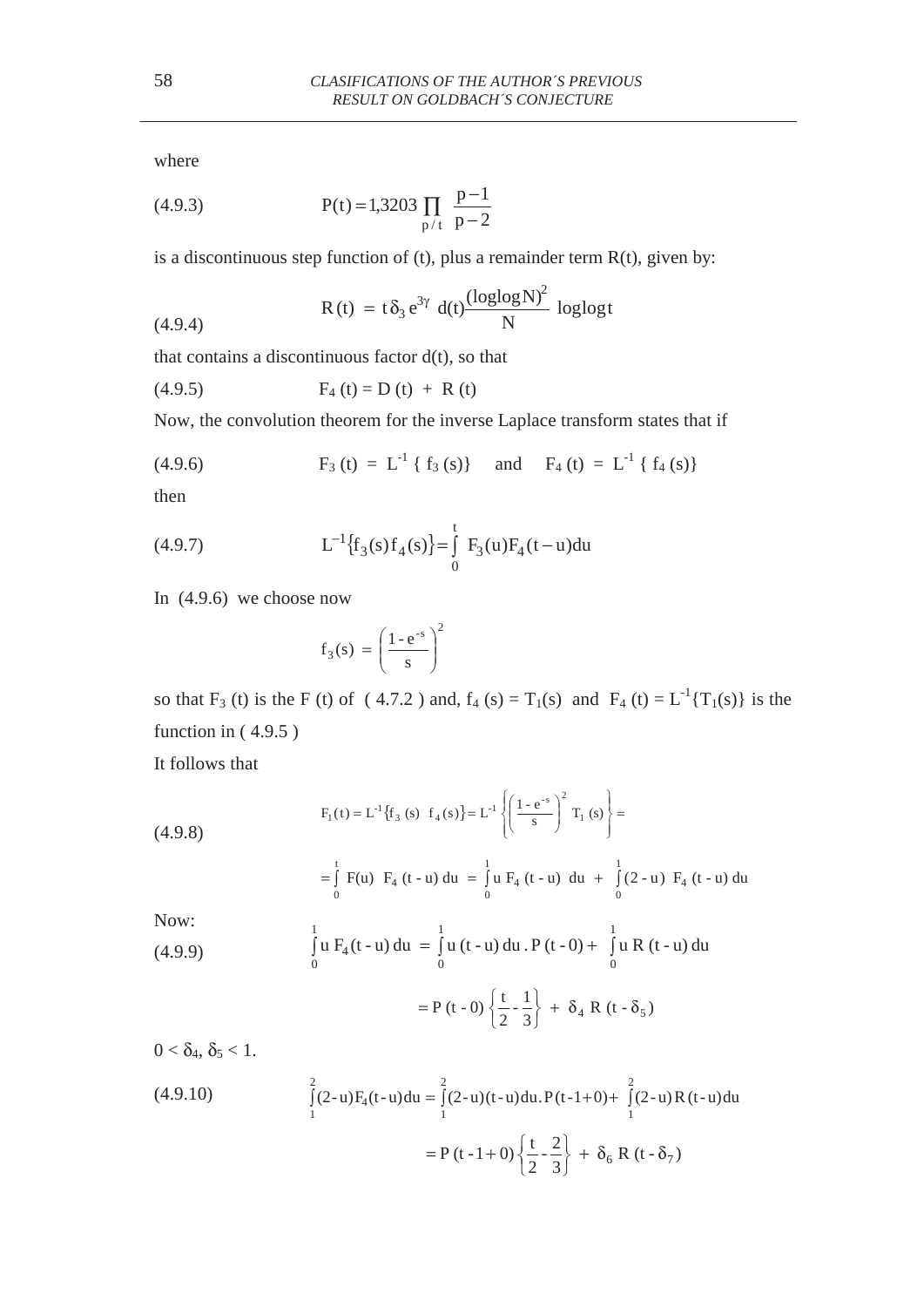$1 < \delta_6, \delta_7 < 2.$ 

Hence:

(4.9.11) 
$$
F_1(t) = P(t-0)\left\{\frac{t}{2} - \frac{1}{3}\right\} + P(t-1+0)\left\{\frac{t}{2} - \frac{2}{3}\right\} + \delta_4 R(t-\delta_5) + \delta_6 R(t-\delta_7)
$$

### **4.10. THE EVALUATION OF**  $F_2(t)$  **IN (4.8.2)**

We had:

$$
F_2(t) = L^{-1} \left\{ \left( \frac{1 - e^{-s}}{s} \right)^2 T_2(s) \right\}
$$

But according to the convolution theorem  $(4.9.6) - (4.9.7)$ 

$$
F_2(t) = \int_0^t F(u) \cdot L^{-1} \{T_2(s)\} du
$$

Where F(u) is the function of (4.7.2) and  $L^{-1}$  {T<sub>2</sub> (s)} was calculated in (4.6.2). We deduce:

(4.10.1) 
$$
F_2(t) = L^{-1} \{T_2(s)\} \int_0^2 F(u) \, du = L^{-1} \{T_2(s)\} =
$$

$$
= \frac{\delta_2}{4 \pi} N^2 (N+1)^2
$$

### **4.11. THE VALUE OF v(t)**

According to ( 4.4.3 ) we had:

$$
v_{m}(t-1) = L^{1}\left\{ \left( \frac{1 - e^{-s}}{s} \right)^{2} \{T_{1}(s) + T_{2}(s) + T_{3}(s) \} \right\} =
$$
  
=  $F_{1}(t) + F_{2}(t) + 2\delta A N^{2\vartheta + 1/2 + \epsilon}$ 

due to ( 4.9.11 ), ( 4.10.1 ) and (4.7.3 )

Hence:

$$
v_{m}(t-1) = P(t-0)\left\{\frac{t}{2} - \frac{1}{3}\right\} + P(t-1+0)\left\{\frac{t}{2} - \frac{2}{3}\right\} + \delta_{4} R(t-\delta_{5}) + \delta_{6} R(t-\delta_{7})
$$

$$
+ \frac{\delta_{2}}{4\pi} N^{2} (N+1)^{2} + A_{1} N^{4\vartheta+1+2\epsilon}
$$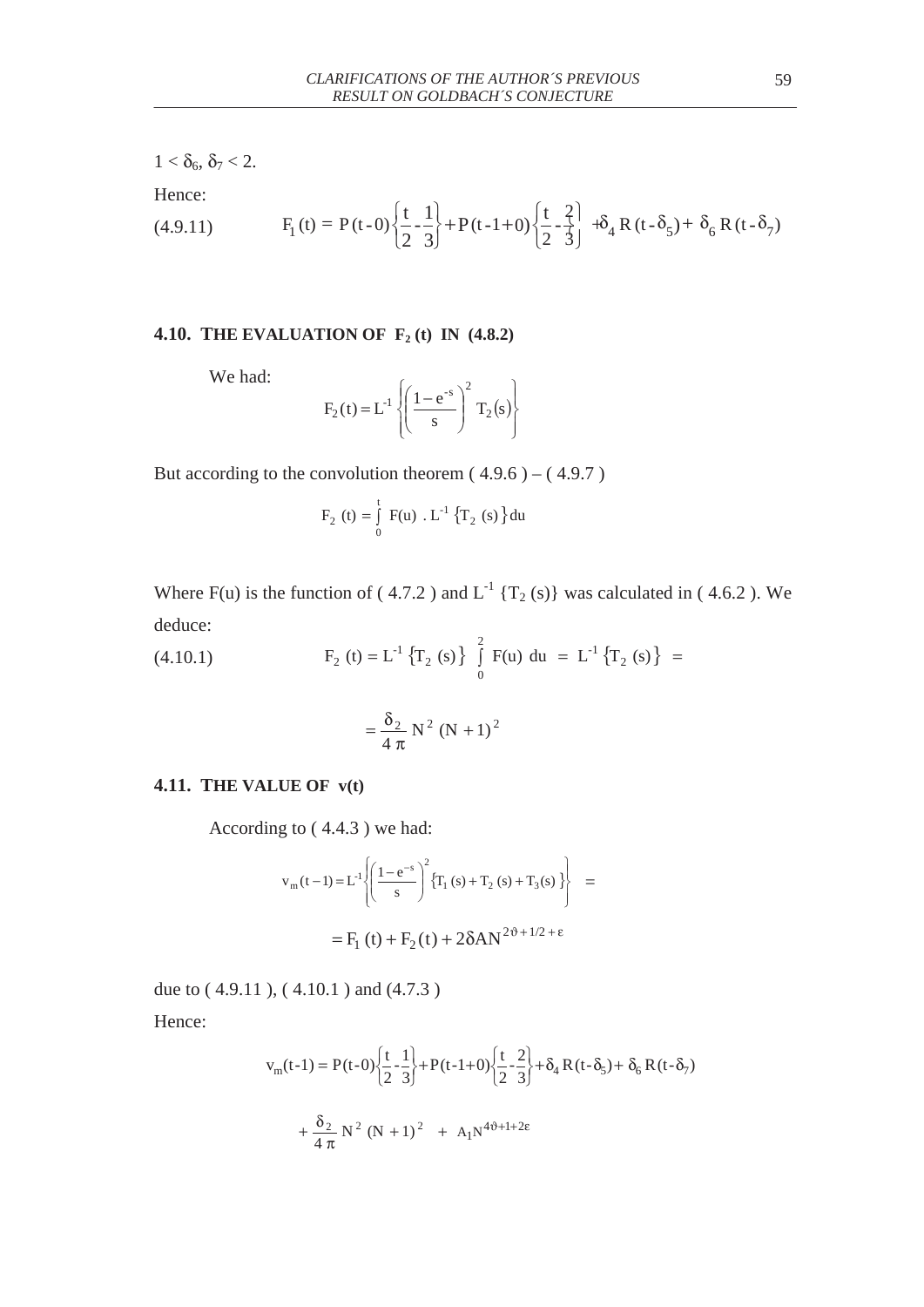$$
= P (t - 0) \left\{ \frac{t}{2} - \frac{1}{3} \right\} + P (t - 1 + 0) \left\{ \frac{t}{2} - \frac{2}{3} \right\} +
$$

$$
(4.1.11)
$$
\n
$$
\delta_{4}\delta_{3}e^{3\gamma}d(t-\delta_{5})\frac{(\log\log N)^{2}}{N}\log\log(t-\delta_{3})+\delta_{6}\delta_{3}e^{3\gamma}t d(t-\delta_{7})\frac{(\log\log N)^{2}}{N}\log\log(t-\delta_{7})
$$
\n
$$
+\frac{\delta_{2}}{4\pi}N^{2}(N+1)^{2} + A_{1}N^{4\vartheta+1+2\epsilon}
$$
\n
$$
=\frac{v(t-1+0)+v(t-1-0)}{2}
$$

Replacing  $t - 1$  by t, and equating terms in  $t \pm 0$  both sides we deduce:

(4.11.2) 
$$
v(t) = P(t) (t+1) + \delta_3 2\delta_4 e^{3\gamma} t d(t) \frac{(\log \log N)^2}{N} \log \log (t+1-\delta_5)
$$

$$
- \frac{2}{3} P(t) + \frac{\delta_2}{2 \pi} N^2 (N+1)^2 + A_1 N^{4\vartheta + 1+2\epsilon}
$$

The terms in P(t) only can be absorbed changing slightly the values of  $\delta_2$  and  $\delta_3$ , so we ignore them in what follows.

As in (4.11.2) we assume  $P(t) \neq 0$ , then, according to (4.5.3) and (4.5.4) we must assume, in what follows, that t is an even number.

## **4.12. CHOOSING N AS A FUNCTION OF t**

We choose now:

(4.12.1) 
$$
t = N^5
$$
  $N = t^{\frac{1}{5}}$ 

Then

$$
(4.12.2) \t v(t) \approx P(t)t + \delta_6.3,56.d(t).(\log \log t)^3 t^{4/5} + \delta_2 \frac{80}{2\pi} t^{4/5} + 160t^{\frac{48}{5} + \frac{1}{5} + \frac{2\epsilon}{5}}
$$

$$
\frac{\log 2}{\log \log t}
$$

But we know that  $\theta = \frac{1}{2}$  and d(t) can be taken as  $t^{\log \log t}$ 

Hence  
(14.12.3) 
$$
v(t) > P(t)t + 3,56.(\log \log t)^3 t^{4/5 + \frac{\log 2}{\log \log t}} + \frac{80}{2\pi} t^{4/5} + 160t^{\frac{3+2\epsilon}{5}}
$$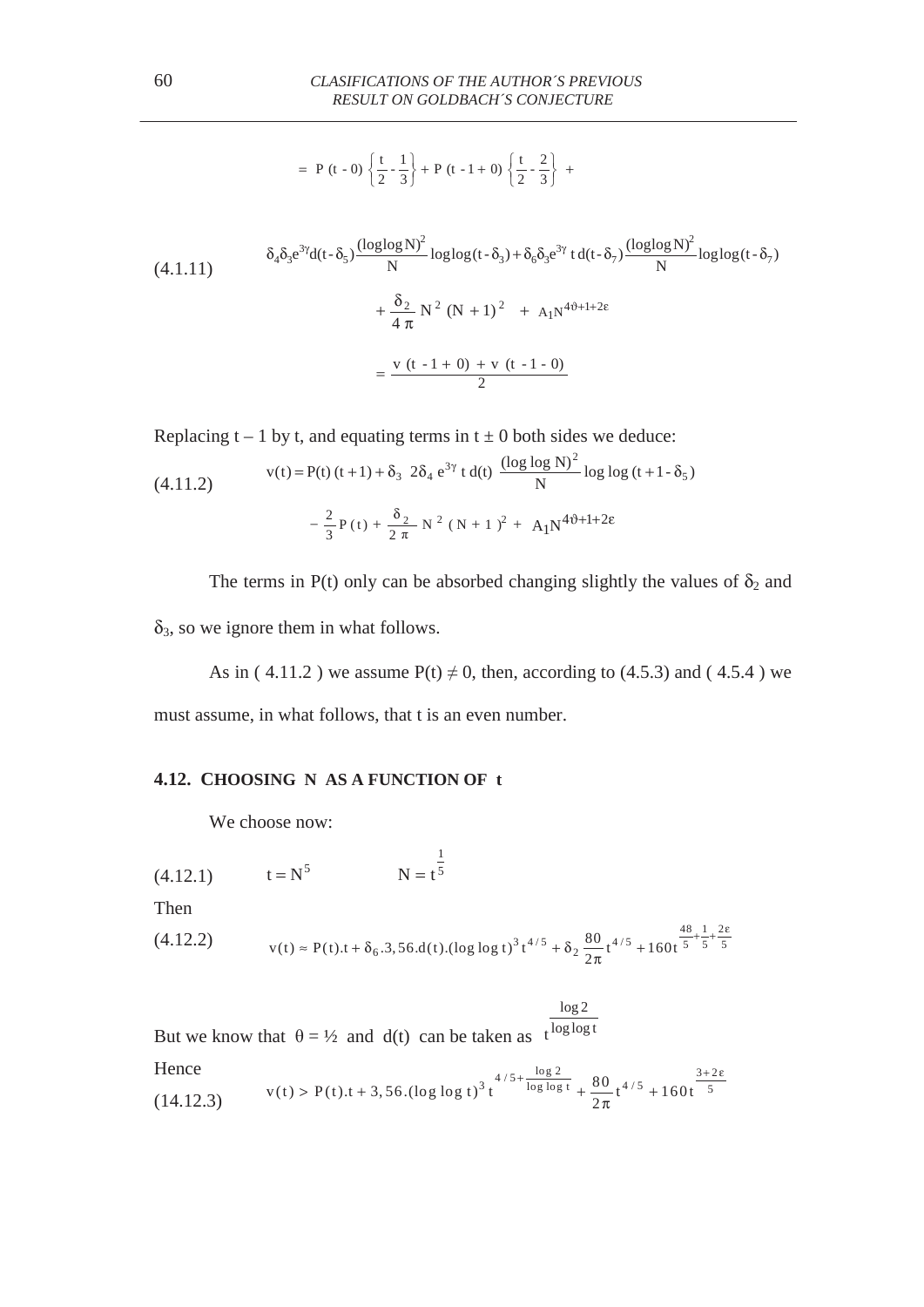This proves unconditionally the truth of the Hardy – Littlewood conjectural formula for the binary Goldbach problem, that  $v(t) \sim P(t)$ .

### **4.13. MISCELLANEOUS BOUNDS AND MAJORIZATIONS**

The minimal value that  $v(t)$  can attain if there are solutions is obviously

 $(4.13.1)$  $2 \log^2 t/2$ 

and evidently  $P(t) < 1,3203$ . Combining (4.12.3) with (4.13.1) we have that there are solutions if

$$
1,3203 \, t - 3,56 \, (\log \log t)^3 \, t + \frac{\log 2}{\log \log t} + 12,7t^{4/5} + 160 \, t^{\frac{3+2\epsilon}{5}} > 2 \log^2 \frac{1}{2}
$$

This inequality holds for every  $t<10^B$  with  $60 < B < 70$ . On the other hand the conjecture has been verified numerically up to  $4x10^{11}$ .

#### **4.14. IMPROVED LEMMA ( 3.8.1 )**

According to ref. [57] we have:

 $\mathbf{r}$ 

(4.L<sub>1</sub>) 
$$
\sum_{q>N}^{\infty} \frac{\mu^{2}(q)}{\varphi^{2}(q)} C_{q}(t) = \sum_{d|t} \frac{\mu^{2}(d)}{\varphi(d)} \sum_{\substack{N|d < q \ (q,t)=1}} \frac{\mu(q)}{\varphi^{2}(q)}
$$

Now

$$
(4.L_2) \qquad \qquad \sum_{\substack{N \mid d < q \\ (q,t)=1}} \;\; \left| \frac{\mu\left(q\right)}{\phi^2\left(q\right)} \right| \; < \; \sum_{\substack{N \mid d < q \\ (q,t)=1}} \;\; \frac{1}{\phi^2\left(q\right)} \; < \; \sum_{N \mid d < q} \;\; \frac{1}{\phi^2\left(q\right)}
$$

 $\mathbf{r}$ 

But for  $\varphi$  (n) we have the bound

(4.L<sub>3</sub>) 
$$
\frac{n}{\phi(n)} \le e^{\gamma} \log \log n + \frac{5}{2 \log \log n}
$$

ref. [21]) valid for every  $n \ge 3$  (with one exception), so that

$$
(4.L_4) \qquad \qquad \sum_{N|d < q} \frac{1}{\phi^2(q)} < \sum_{N|d < q} e^{2\gamma} \frac{(\log\log n)^2}{n^2} + \frac{5}{2} \sum_{N|d < q} \frac{1}{n^2 \log\log n}
$$

$$
< e^{2\gamma} \int_{N|d-1}^{\infty} \frac{(\log \log u)^2}{u^2} du + \frac{5}{2} \int_{N|d-1}^{\infty} \frac{du}{u^2 \log \log u}
$$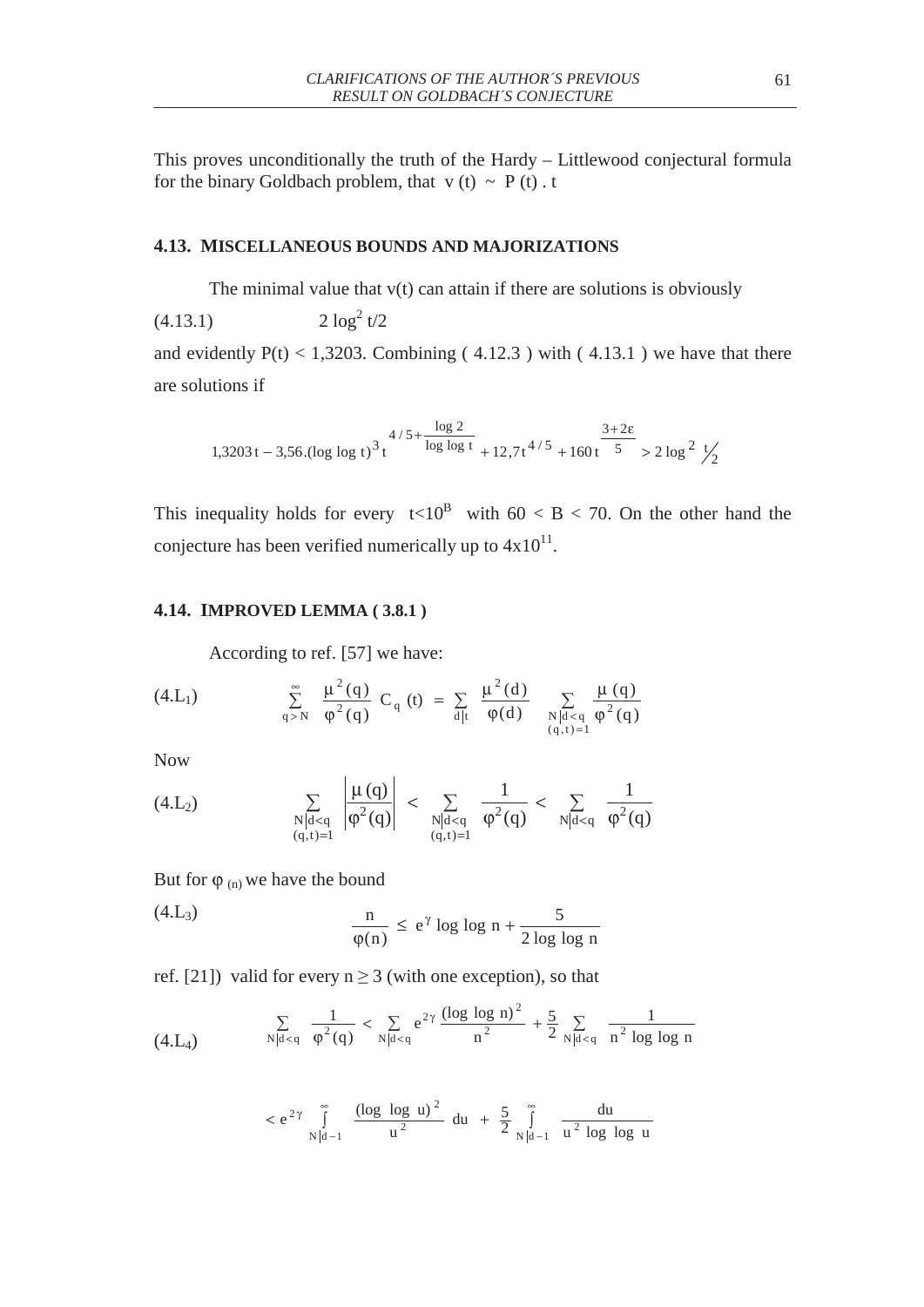$$
\sim e^{2\gamma} \frac{(\log \log N / d)^2}{(N / d)} + \frac{5}{2} \frac{1}{\log \log N / d \cdot N / d}
$$

Replacing  $(4.L<sub>4</sub>)$  in  $(4.L<sub>2</sub>)$  we obtain:

(4.L<sub>5</sub>) 
$$
\sum_{\substack{N \mid d < q \\ (q, t) = 1}} \left| \frac{\mu(q)}{\phi^2(q)} \right| < e^{2\gamma} \frac{(\log \log N / d)^2}{N} \cdot d + \frac{5}{2} \frac{d}{\log \log N / d \cdot N}
$$

Replacing ( 4.L.5 ) in ( 4.L.1 )

$$
\sum_{q > N} \ \left| \frac{\mu^2(q)}{\phi^2(q)} \ C_q \ (t) \ \right| < \ \sum_{d \mid t} \frac{\mu^2(d)}{\phi(d)} \left\{ e^{2\gamma} \frac{(\log\log\,N/d\,)^2 d}{N} + \frac{5}{2} \ \frac{d}{N \log\log\,N/d} \right\}
$$

$$
< \sum_{d|t} e^{2\gamma} \frac{(\log \log N/d)^2}{N} e^{\gamma} \left( \log \log d + \frac{5}{2 \log \log d} \right)
$$
  

$$
< d(t) e^{3\gamma} \frac{(\log \log N)^2}{N} \log \log t
$$

**Lemma** (4.14.1). Evaluation of  $\sum \sum \sum \frac{\mu(q_1)\mu(q_2)}{\phi(q_1)\phi(q_2)} \cdot \frac{C}{A_2-A_1}$  $A_1 t \quad -A_2 t$  $(q_1)$  $q(q)$  $(q_1) \mu(q_2)$  $A_2 - A$  $e^{-A_1t} - e^{-A_2t}$ **1 2**  $1$   $\mu$   $\left($   $\frac{1}{2}$ −  $\cdot \frac{e^{-A_1t}-e^{-}}{1}$  $\sum \sum \sum \frac{\mu(q_1)\mu}{\varphi(q_1)\varphi}$ 

We have that

$$
\frac{1}{A_2 - A_1} = \frac{1}{2 \pi i} \frac{1}{\frac{h_2}{q_2} - \frac{h_1}{q_1}} = \frac{q_1 q_2}{2 \pi i (h_2 q_1 - h_1 q_2)}
$$

Hence

$$
\frac{1}{A_2 - A_1} = \frac{q_1 q_2}{2 \pi |h_2 q_1 - h_1 q_2|} \le \frac{q_1 q_2}{2 \pi}
$$

because  $|h_2 q_1 - h_1 q_2|$  is an integer whose least value is 1. Furthermore

$$
\left| e^{-A_1 t} - e^{-A_2 t} \right| \leq 2
$$

so that

$$
\frac{e^{-A_1t}-e^{-A_2t}}{A_2-A_1} \leq \frac{q_1 q_2}{\pi}
$$